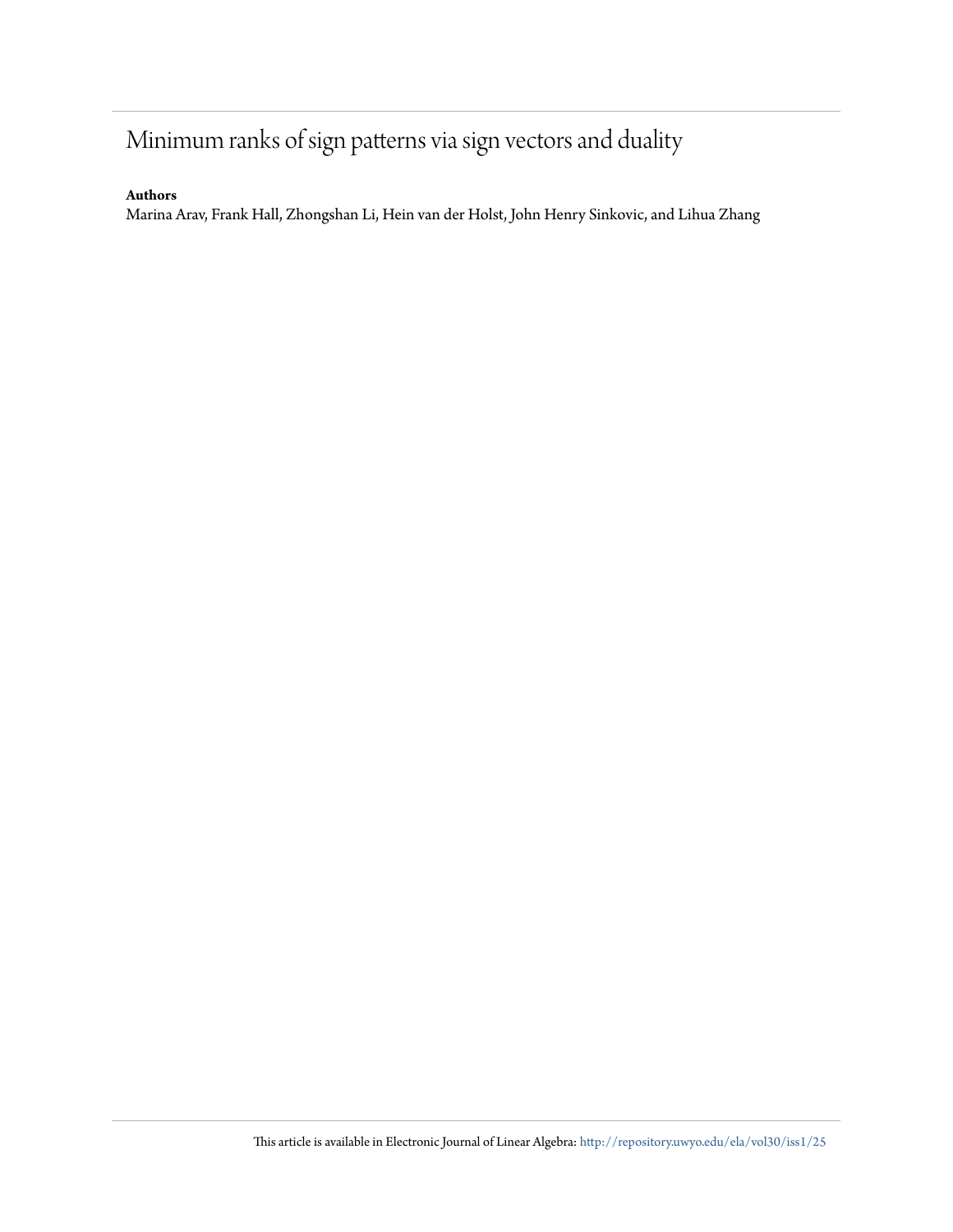

### MINIMUM RANKS OF SIGN PATTERNS VIA SIGN VECTORS AND DUALITY<sup>∗</sup>

#### MARINA ARAV† , FRANK J. HALL† , ZHONGSHAN LI† , HEIN VAN DER HOLST† , JOHN SINKOVIC† , AND LIHUA ZHANG†

Abstract. A sign pattern matrix is a matrix whose entries are from the set  $\{+,-,0\}$ . The minimum rank of a sign pattern matrix  $A$  is the minimum of the ranks of the real matrices whose entries have signs equal to the corresponding entries of A. It is shown in this paper that for any  $m \times n$ sign pattern A with minimum rank  $n-2$ , rational realization of the minimum rank is possible. This is done using a new approach involving sign vectors and duality. It is shown that for each integer  $n \geq 9$ , there exists a nonnegative integer m such that there exists an  $m \times n$  sign pattern matrix with minimum rank  $n-3$  for which rational realization is not possible. A characterization of  $m \times n$ sign patterns A with minimum rank  $n - 1$  is given (which solves an open problem in Brualdi et al. [R. Brualdi, S. Fallat, L. Hogben, B. Shader, and P. van den Driessche. Final report: Workshop on Theory and Applications of Matrices Described by Patterns. Banff International Research Station, Jan. 31 – Feb. 5, 2010.]), along with a more general description of sign patterns with minimum rank  $r$ , in terms of sign vectors of certain subspaces. Several related open problems are stated along the way.

Key words. Sign pattern matrix, Sign vectors, Minimum rank, Maximum rank, Rational realization, Oriented matroid duality.

AMS subject classifications. 15B35, 15B36, 52C40.

1. Introduction. An important part of combinatorial matrix theory is the study of sign pattern matrices, which has been the focus of extensive research for the last 50 years ([\[8\]](#page-11-0), [\[15\]](#page-12-0)). A sign pattern matrix is a matrix whose entries are from the set  $\{+,-,0\}$ . For a real matrix B, sign(B) is the sign pattern matrix obtained by replacing each positive (respectively, negative, zero) entry of  $B$  by  $+$  (respectively,  $-$ , 0). For a sign pattern matrix A, the sign pattern class (also known as the qualitative class) of A, denoted  $Q(A)$ , is defined as

 $Q(A) = {B : B$  is a real matrix and  $sign(B) = A}.$ 

The minimum rank of a sign pattern matrix  $A$ , denoted  $mr(A)$ , is the minimum of the ranks of the real matrices in  $Q(A)$ . Determination of the minimum rank of a sign

<sup>∗</sup>Received by the editors on December 26, 2013. Accepted for publication on June 27, 2015. Handling Editor: Bryan L. Shader.

<sup>†</sup>Department of Mathematics and Statistics, Georgia State University, Atlanta, GA 30303, USA (marav@gsu.edu).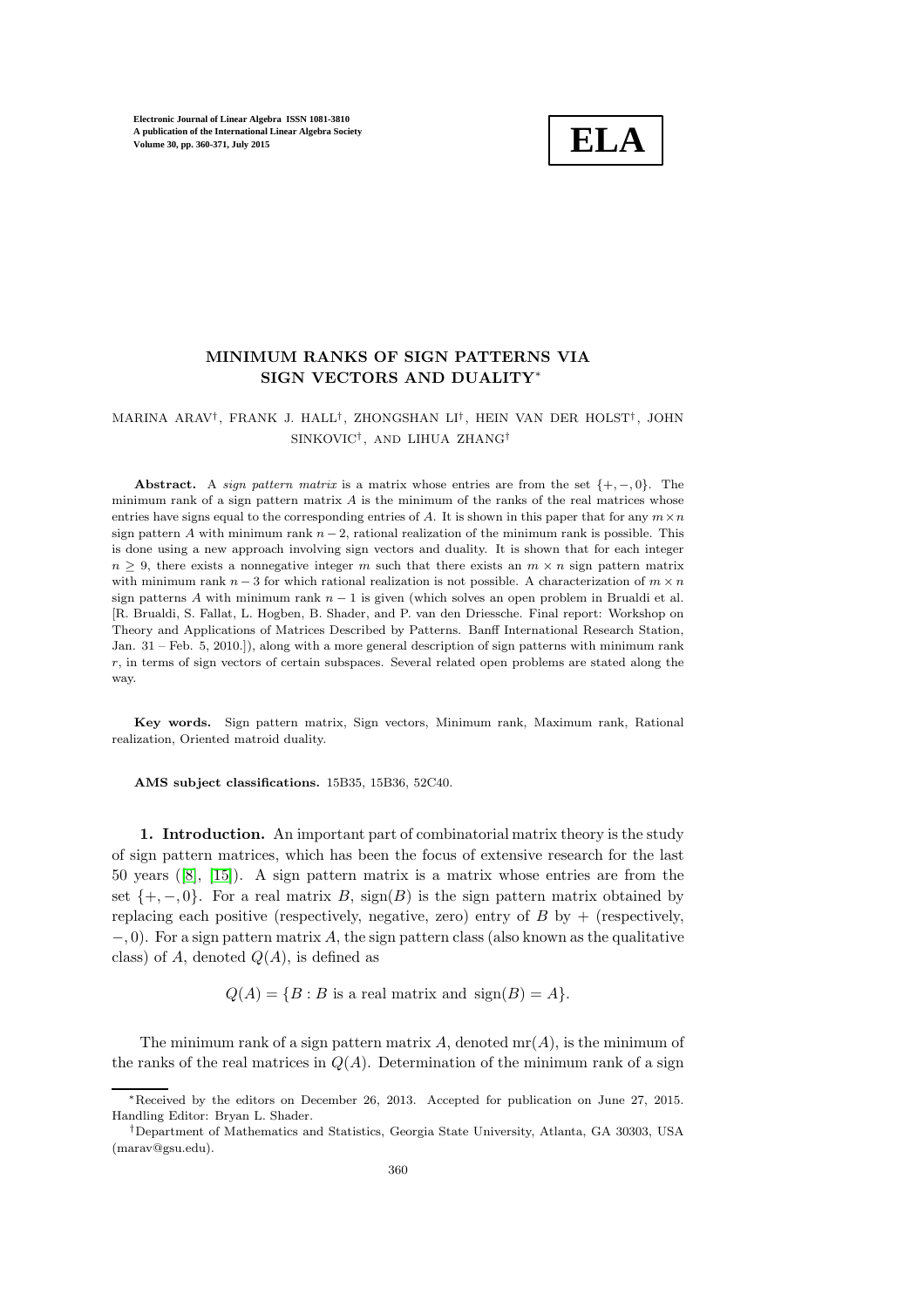**ELA**

Minimum Ranks of Sign Patterns via Sign Vectors and Duality 361

pattern matrix in general is a longstanding open problem (see [\[17\]](#page-12-1)) in combinatorial matrix theory. Recently, there has been a number of papers concerning this topic, for example  $[1]-[12]$  $[1]-[12]$ ,  $[14]-[22]$  $[14]-[22]$ . In particular, matrices realizing the minimum rank of a sign pattern have applications in the study of neural networks [\[10\]](#page-11-4) and communication complexity [\[22\]](#page-12-2).

More specifically, in the study of communication complexity in computer science,  $(+,-)$  sign pattern matrices arise naturally; the minimum rank (also known as the *sign-rank*) of the sign patterns plays an important role, as the minimum rank of a corresponding sign pattern matrix essentially determines the unbounded-error randomized communication complexity of a function.

In mathematics, rational realization is an important theme. For example, the study of the existence of rational (or integer) solutions of Diophantine equations is well-known. Steinitz's celebrated theorem stating that the combinatorial type of every 3-polytope is rationally realizable is a far-reaching result [\[27\]](#page-12-3). In combinatorics, rational realizability of certain point-line configurations is an important problem ([\[13,](#page-11-5) [25\]](#page-12-4)); this is closely related to the realizability of the minimum rank of a sign pattern with minimum rank 3 [\[18\]](#page-12-5). More generally, the rational realizability of the minimum rank of a sign pattern matrix is equivalent to the rational realizability of a certain point-hyperplane configuration.

In [\[1\]](#page-11-1), several classes of sign patterns A for which rational realization of the minimum rank is guaranteed are identified, such as when every entry of  $A$  is nonzero, or the minimum rank of A is at most 2, or the minimum rank of A is at least  $n -$ 1, where A is  $m \times n$ . It has been shown in [\[19\]](#page-12-6), through the use of a result in projective geometry, that rational realization of the minimum rank is not always possible. Specifically, in [\[19\]](#page-12-6), the authors showed that there exists a  $12 \times 12$  sign pattern matrix with minimum rank 3 but there is no rational realization of rank 3 within the qualitative class of the sign pattern. Independently, Berman et al. [\[5\]](#page-11-6) also provided an example of a sign pattern for which the rational minimum rank is strictly greater than the minimum rank over the reals. Both of these papers use techniques based on matroids. More recently, Jing et al. [\[18\]](#page-12-5) found a  $9 \times 9$  sign pattern matrix with minimum rank 3 whose rational minimum rank is 4.

We note that Li et al. [\[20\]](#page-12-7) showed that for every  $n \times m$  sign pattern with minimum rank 2, there is an integer matrix in its sign pattern class each of whose entries has absolute value at most  $2n - 3$  that achieves the minimum rank.

One goal of this paper is to show that for any  $m \times n$  sign pattern A with minimum rank  $n-2$ , rational realization of the minimum rank is possible. This is done using a new approach involving sign vectors and duality. Furthermore, it is shown that for each integer  $n \geq 9$ , there exists a nonnegative integer m such that there exists an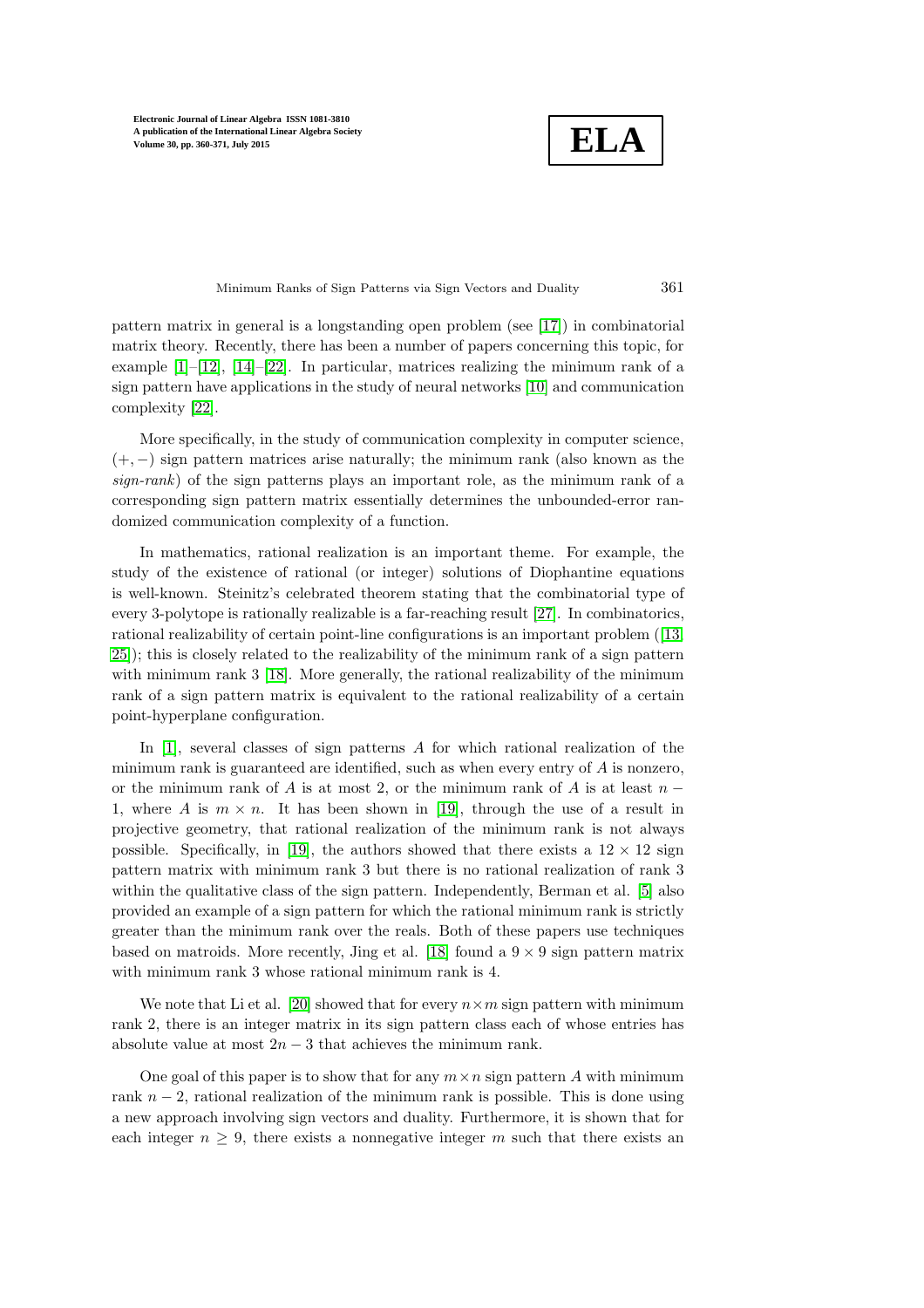$$
\boxed{\textbf{ELA}}
$$

362 M. Arav, F.J. Hall, Z. Li, H. van der Holst, J. Sinkovic, and L. Zhang

 $n \times m$  sign pattern matrix with minimum rank  $n-3$  for which rational realization is not possible.

Another goal is to use sign vectors of subspaces to investigate the minimum ranks of sign patterns further. In particular, a characterization of  $m \times n$  sign patterns A with minimum rank  $n - 1$  is given, which solves an open problem posed in Brualdi et al. [\[6\]](#page-11-7). We also obtain a characterization of L-matrices using sign vectors and a more general description of sign patterns with minimum rank  $r$ , in terms of sign vectors of certain subspaces. Several related open problems are also discussed.

**2. Sign vectors and duality.** For any vector  $x \in \mathbb{R}^n$ , we define the *sign vector* of x, sign(x)  $\in \{+, -, 0\}^n$ , by

$$
sign(x)_i = \begin{cases} + & \text{if } x_i > 0, \\ 0 & \text{if } x_i = 0, \\ - & \text{if } x_i < 0. \end{cases}
$$

For any subspace  $L \subseteq \mathbb{R}^n$ , we define the *set of sign vectors* of L as

$$
sign(L) = {sign(x) | x \in L}.
$$

<span id="page-3-0"></span>OBSERVATION 2.1. If K and L are subspaces of  $\mathbb{R}^n$  with  $sign(K) = sign(L)$ , then  $dim(K) = dim(L)$ .

Indeed, consider the sign vectors of the columns of the reduced column echelon form of a matrix whose columns form a basis of K. Such sign vectors are in  $sign(K)$ and hence also in sign(L). It follows that  $\dim(L) \geq \dim(K)$ . By reversing the roles of  $K$  and  $L$ , we get the reverse inequality.

For a subspace  $L \subseteq \mathbb{R}^n$ , as usual,  $L^{\perp} = \{x \in \mathbb{R}^n \mid x^T y = 0 \text{ for all } y \in L\}$  denotes the *orthogonal complement* of L.

Two sign vectors  $c, x \in \{+, -, 0\}^n$  are said to be *orthogonal*, written as  $c \perp x$ , if one of the following two conditions holds:

- 1. for each i, we have  $c_i = 0$  or  $x_i = 0$ , or
- 2. there are indices  $i, j$  with  $c_i = x_i \neq 0$  and  $c_j = -x_j \neq 0$ .

For a set of sign vectors  $S \subseteq \{+, -, 0\}^n$ , the *orthogonal complement* of S is

$$
S^{\perp} = \{c \in \{+, -, 0\}^n \mid c \perp x = 0 \text{ for all } x \in S\}.
$$

Notice that if  $c, x \in \mathbb{R}^n$  and  $c^T x = 0$ , then  $sign(c) \perp sign(x) = 0$ .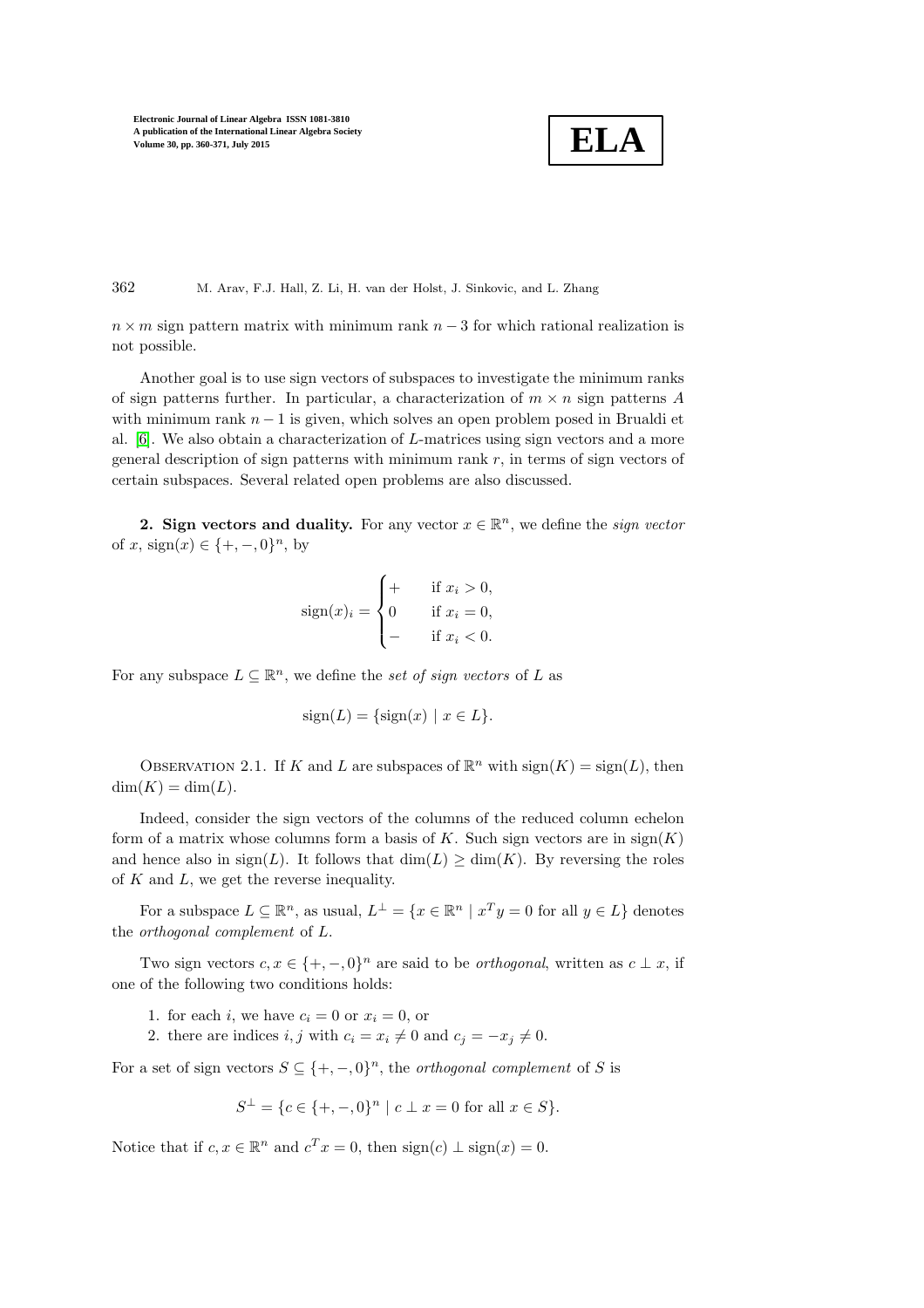$$
\boxed{\textbf{ELA}}
$$

Minimum Ranks of Sign Patterns via Sign Vectors and Duality 363

<span id="page-4-1"></span>We will use the following theorem, a proof of which can be found in Ziegler [\[27\]](#page-12-3). THEOREM 2.2. [Duality of oriented matroids] *For any subspace*  $L \subseteq \mathbb{R}^n$ ,

$$
sign(L)^{\perp} = sign(L^{\perp}).
$$

<span id="page-4-0"></span>A subspace  $L \subseteq \mathbb{R}^n$  is called *rational* if L has a basis consisting of rational vectors.

LEMMA 2.3. Let L be a rational subspace of  $\mathbb{R}^n$ . For any sign vector  $s \in \text{sign}(L)$ , *there exists a rational vector*  $x \in L$  *such that*  $sign(x) = s$ *.* 

*Proof.* Let  $s \in \text{sign}(L)$ . Let  $B = \begin{bmatrix} b_1 & b_2 & \cdots & b_k \end{bmatrix}$  be a matrix whose columns form a rational basis for L, let  $N = \{i : s_i = 0\}$  and let  $V = \{z \in \mathbb{R}^k : (Bz)_i =$ 0 for all  $i \in N$ . Since  $\{b_1, b_2, \ldots, b_k\}$  is a rational basis for L, V has a rational basis  $\{c_1, c_2, \ldots, c_t\}$ . There exists a vector  $y \in V$  such that  $sign(By) = s$ . Let  $a = \begin{bmatrix} a_1 & a_2 & \cdots & a_t \end{bmatrix}^T \in \mathbb{R}^t$  such that  $a_1c_1 + a_2c_2 + \cdots + a_t c_t = y$ . There exists a sequence of rational vectors  $a(n) = [a_1(n) \ a_2(n) \ \cdots \ a_t(n)]^T$ ,  $n \in \mathbb{N}$  such that  $\lim_{n\to\infty}a(n) = a$ . Define  $y(n) = a_1(n)c_1 + a_2(n)c_2 + \cdots + a_t(n)c_t$ . Then  $\lim_{n\to\infty} y(n) = y$  and each  $y(n)$  is a rational vector. Since  $\lim_{n\to\infty} By(n) = By$ , there exists an m such that  $sign(By(m)) = sign(By) = s$ . By letting  $x = By(m)$ , the statement of the lemma is proved.  $\square$ 

<span id="page-4-2"></span>Theorem 2.4. *For all nonnegative integers* m *and* r*, the following are equivalent:*

- 1. Rational realization of the minimum rank is possible for every  $m \times n$  sign *pattern matrix with minimum rank* r*.*
- 2. For every subspace  $L \subseteq \mathbb{R}^m$  with dimension r, there exists a rational subspace  $K \subseteq \mathbb{R}^m$  with  $sign(K) = sign(L)$ .

*Proof*. Suppose that rational realization of the minimum rank is possible for every  $m \times n$  sign pattern matrices with minimum rank r. Let  $L \subseteq \mathbb{R}^m$  have dimension r. Let  $s_1, \ldots, s_k$  be all sign vectors in  $sign(L)$ . Let A be the  $m \times k$  sign pattern matrix whose *i*th column is  $s_i$ . Then  $mr(A) \leq r$ , as for each sign vector  $s_i$  we can choose a vector  $x_i \in L$  with  $sign(x_i) = s_i$ , and the matrix B, whose *i*th column is  $x_i$ , has rank r. Thus, there exists a rational matrix  $C \in Q(A)$  with rank at most r. Let K be the column space of C. Then  $sign(K) = sign(L)$  and K is rational.

Conversely, suppose that for each subspace  $L \subseteq \mathbb{R}^m$  with dimension r there exists a rational subspace  $K \subseteq \mathbb{R}^m$  with  $\text{sign}(K) = \text{sign}(L)$ . Let A be an  $m \times n$  sign pattern matrix with  $mr(A) = r$  and let  $A_i$  denote the *i*th column of A. Since  $mr(A) = r$ , there exists a matrix  $F \in Q(A)$  with rank $(F) = r$ . Let  $L \subseteq \mathbb{R}^m$  be the column space of F. Note that  $\dim(L) = r$ . By assumption, there exists a rational subspace K of  $\mathbb{R}^m$  such that  $sign(L) = sign(K)$ . By Observation [2.1,](#page-3-0)  $dim(K) = r$ . Since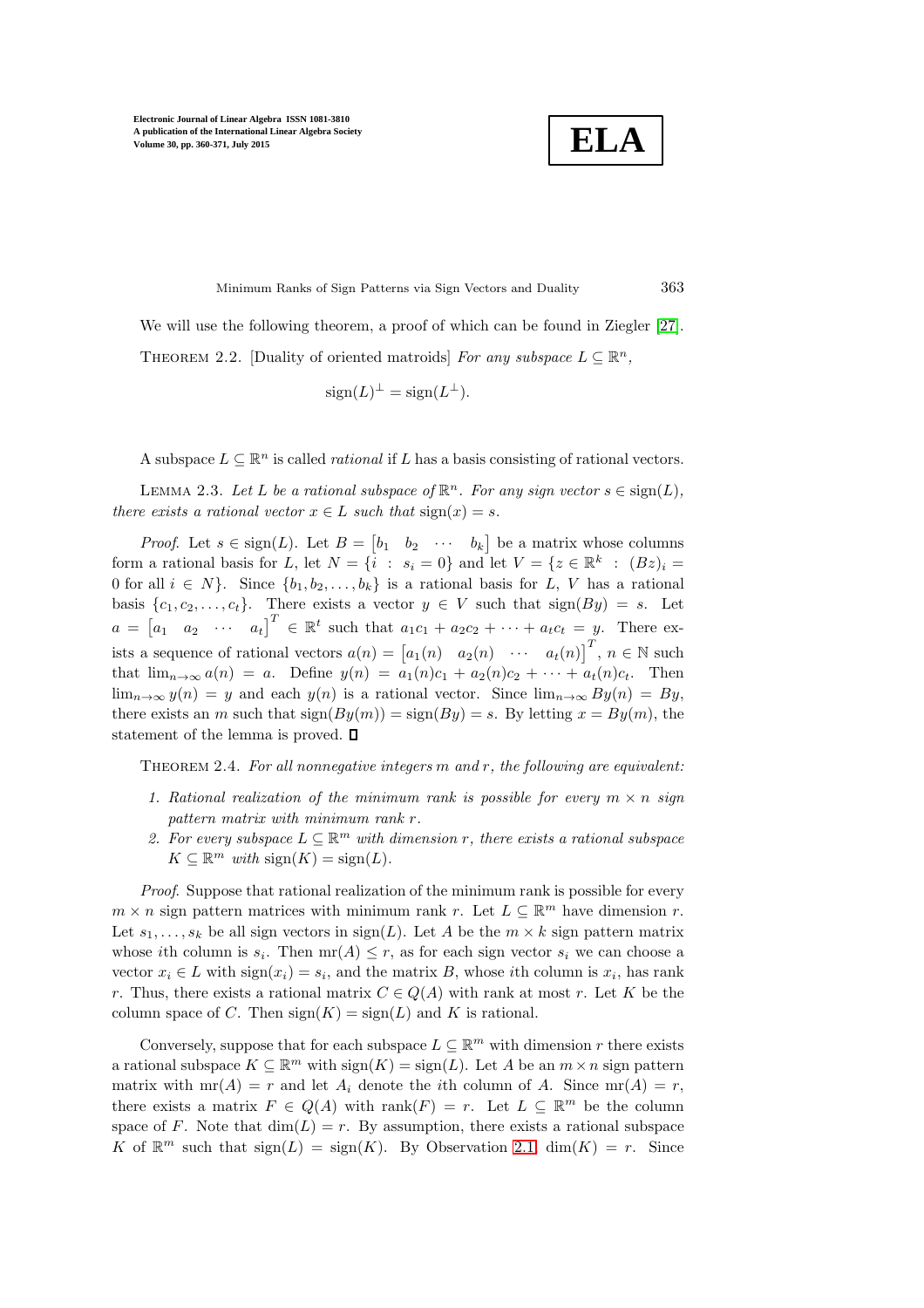**ELA**

364 M. Arav, F.J. Hall, Z. Li, H. van der Holst, J. Sinkovic, and L. Zhang

 $sign(L) = sign(K)$ , there exist rational vectors  $x_i \in K$ ,  $i = 1, 2, ..., n$  such that  $sign(x_i) = A_i$ , by Lemma [2.3.](#page-4-0) Let  $C = \begin{bmatrix} x_1 & x_2 & \cdots & x_n \end{bmatrix}$ . Then  $C \in Q(A)$ , and C is a rational matrix. Since  $\dim(K) = r$  and  $\text{mr}(A) = r$ ,  $\text{rank } C = r$ .

The next theorem can be found in [\[1\]](#page-11-1) and [\[20\]](#page-12-7).

Theorem 2.5. *Rational realization of the minimum rank is possible for every*  $m \times n$  *sign pattern matrix* A *with minimum rank* 2*.* 

<span id="page-5-0"></span>The following theorem follows from the two preceding theorems.

THEOREM 2.6. For any subspace  $L \subseteq \mathbb{R}^n$  with  $\dim(L) = 2$ , there exists a rational  $subspace K \subseteq \mathbb{R}^n$  *with*  $dim(K) = 2$  *and*  $sign(K) = sign(L)$ *.* 

Since the solution space of a system of homogeneous linear equations with rational coefficients has a rational basis, it is clear that if  $L \subseteq \mathbb{R}^n$  is a rational subspace, then  $L^{\perp}$  is also a rational subspace.

LEMMA 2.7. For any subspace  $L \subseteq \mathbb{R}^n$  with  $\dim L = n-2$ , there exists a rational *subspace*  $K \subseteq \mathbb{R}^n$  *with* dim  $K = n - 2$  *such that*  $sign(K) = sign(L)$ *.* 

*Proof.* By Theorem [2.6,](#page-5-0) there exists a rational subspace  $M \subseteq \mathbb{R}^n$  with dim  $M = 2$ such that  $sign(L^{\perp}) = sign(M)$ . Let  $K = M^{\perp}$ . Then K is a rational subspace of  $\mathbb{R}^{n}$ with dim  $K = n - 2$  and, by Theorem [2.2,](#page-4-1)  $sign(K) = sign(M^{\perp}) = sign(M)^{\perp}$  $sign(L^{\perp})^{\perp} = sign(L).$ 

<span id="page-5-2"></span>By Theorem [2.4,](#page-4-2) and by considering the transpose if needed, we get the following result.

Theorem 2.8. *Rational realization of the minimum rank is possible for every*  $m \times n$  *sign pattern matrix with minimum rank*  $m - 2$  *or*  $n - 2$ *.* 

From the  $9 \times 9$  example given in [\[18\]](#page-12-5), the next theorem follows immediately.

THEOREM 2.9. For each integer  $n \geq 9$ , there exists an  $m \times n$  sign pattern matrix A *with* mr(A) = 3 *for which no rational realization is possible.*

<span id="page-5-1"></span>From Theorem [2.4](#page-4-2) we then obtain the following corollary.

COROLLARY 2.10. Let  $n \geq 9$  be an integer. Then there exists a subspace  $L \subseteq \mathbb{R}^n$ *with* dim  $L = 3$  *such that there is no rational subspace*  $K \subseteq \mathbb{R}^n$  *with* dim  $K = 3$  *and*  $sign(L) = sign(K)$ .

The following result then follows from Theorem [2.2.](#page-4-1)

LEMMA 2.11. Let  $n \geq 9$  be an integer. There exists a subspace  $M \subseteq \mathbb{R}^n$  with  $\dim M = n - 3$  *such that there is no rational subspace*  $K \subseteq \mathbb{R}^n$  *with*  $sign(K) =$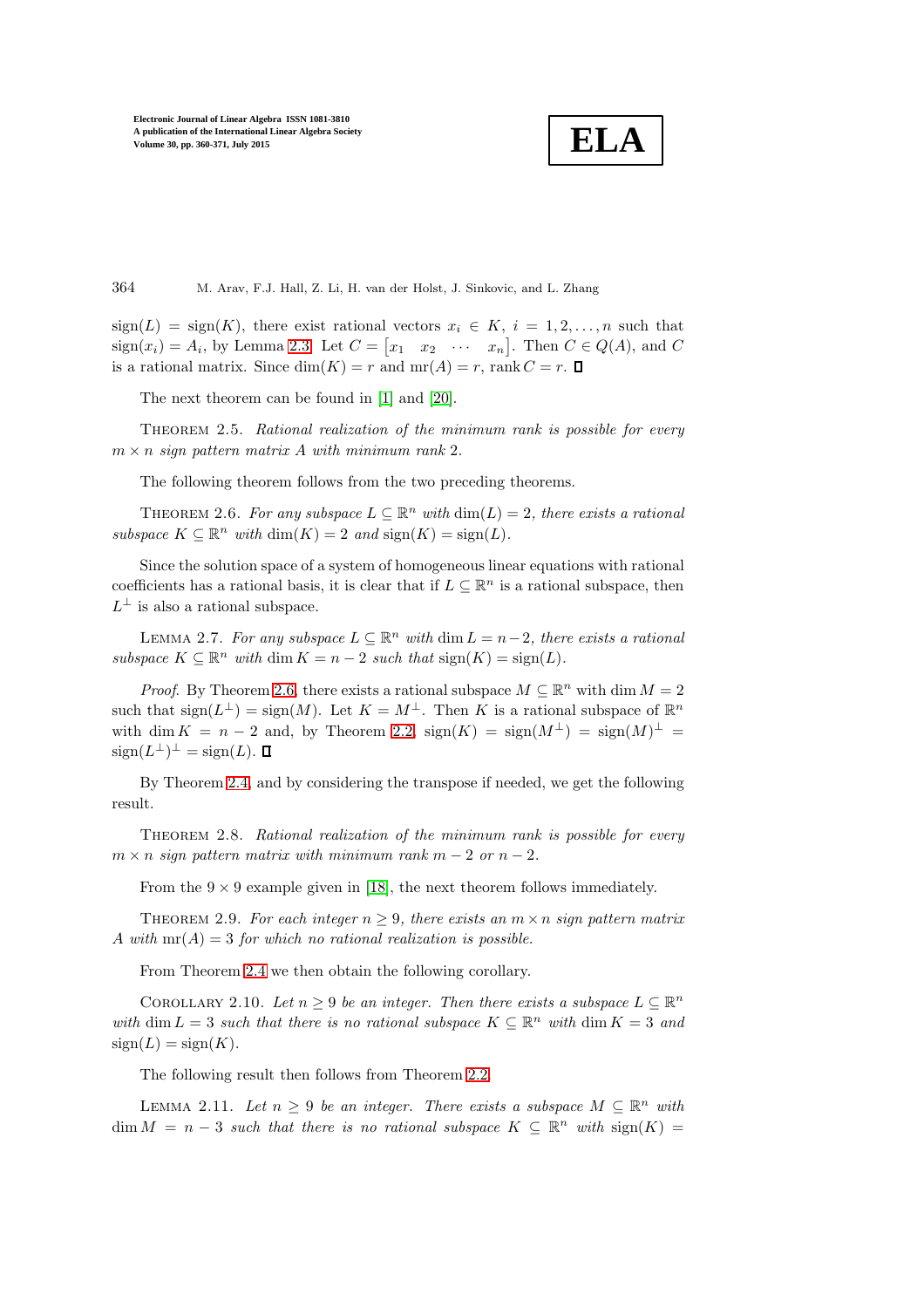**ELA**

Minimum Ranks of Sign Patterns via Sign Vectors and Duality 365

 $sign(M)$ .

*Proof.* By Corollary [2.10,](#page-5-1) there exists a subspace  $L \subseteq \mathbb{R}^n$  with  $\dim L = 3$  such that there is no rational subspace  $K \subseteq \mathbb{R}^n$  with  $\dim K = 3$  and  $\text{sign}(L) = \text{sign}(K)$ . Let  $M = L^{\perp}$ . Suppose for a contradiction that there exists a rational subspace  $S \subseteq \mathbb{R}^n$  with  $\dim(S) = n - 3$  and  $\text{sign}(S) = \text{sign}(M)$ . Then  $S^{\perp}$  is a rational subspace of  $\mathbb{R}^n$  with  $\dim(S^{\perp}) = 3$ . By Theorem [2.2,](#page-4-1)  $\text{sign}(S^{\perp}) = \text{sign}(S)^{\perp} = \text{sign}(M)^{\perp} =$  $sign(M^{\perp}) = sign(L)$ . This contradicts the assumption that there is no rational subspace  $K \subseteq \mathbb{R}^n$  with  $sign(L) = sign(K)$ .

Another application of Theorem [2.4](#page-4-2) gives the following fact.

THEOREM 2.12. For each integer  $n \geq 9$ , there exists a nonnegative integer m *such that there exists an*  $m \times n$  *sign pattern matrix with minimum rank*  $n-3$  *for which rational realization is not possible.*

However, this leaves open the following question.

PROBLEM 2.13. Is it true that for each integer  $n \geq 9$ , there exists an  $n \times n$ sign pattern matrix with minimum rank  $n-3$  for which rational realization is not possible?

Another natural question is the following.

PROBLEM 2.14. Is it true that for every 3-dimensional subspace L of  $\mathbb{R}^8$ , there is a rational subspace K such that  $sign(L) = sign(K)$ ?

There are connections between rational realization of the minimum ranks of sign patterns and the existence of rational solutions of certain matrix equations, as indi-cated in [\[3\]](#page-11-8). Using this connection and Theorem [2.8](#page-5-2) for the case of  $mr(A) = n - 2$ , we are able to prove the following result.

THEOREM 2.15. *Suppose that* B, C and E are real matrices such that  $BC = E$ . *If* E has either 2 rows or 2 columns, then there exist rational matrices  $\tilde{B}$ ,  $\tilde{C}$  and  $\tilde{E}$ *such that*  $sign(\tilde{B}) = sign(B)$ ,  $sign(\tilde{C}) = sign(C)$ ,  $sign(\tilde{E}) = sign(E)$ , and  $\tilde{B}\tilde{C} = \tilde{E}$ .

*Proof*. Without loss of generality, assume that E has two columns. Consider the  $2 \times 2$  block matrix

$$
M = \begin{bmatrix} I_n & C \\ B & E \end{bmatrix}.
$$

Observe that M has  $n+2$  columns and the Schur complement of  $I_n$  in M is 0. Hence, rank $(M) = n$ . It follows that the minimum rank of the sign pattern sign $(M)$  is n. Hence, from Theorem [2.8,](#page-5-2) there is a rational matrix

$$
\tilde{M} = \begin{bmatrix} D & C_1 \\ B_1 & E_1 \end{bmatrix}
$$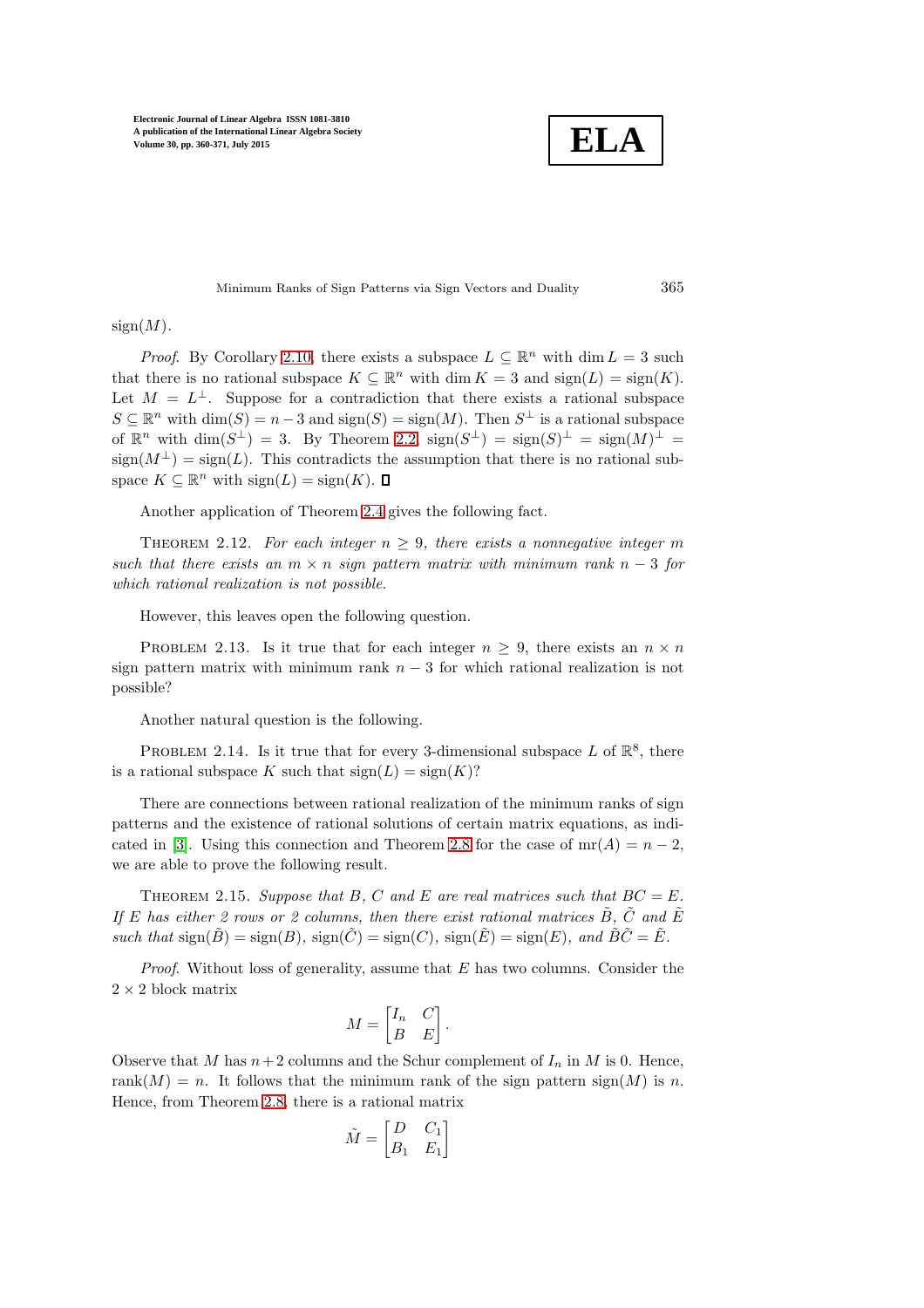**ELA**

366 M. Arav, F.J. Hall, Z. Li, H. van der Holst, J. Sinkovic, and L. Zhang

of rank n in  $Q(\text{sign}(M))$ .

It follows that the Schur complement of D in  $\tilde{M}$  is  $E_1 - B_1 D^{-1} C_1 = 0$ . The rational matrices  $\tilde{B} = B_1$ ,  $\tilde{C} = D^{-1}C_1$  and  $\tilde{E} = E_1$  clearly satisfy the desired properties.  $\square$ 

Since the zero entries of the matrix E in a real matrix equation  $BC = E$  are the major obstructions for the existence of rational solutions within the same corresponding sign pattern classes, the preceding theorem suggests the following conjecture.

CONJECTURE 2.16. Let B, C and E be real matrices such that  $BC = E$ . If all the zero entries of E are contained in a submatrix with either 2 rows or 2 columns, then there exist rational matrices  $\tilde{B}$ ,  $\tilde{C}$ , and  $\tilde{E}$ , such that  $sign(\tilde{B}) = sign(B)$ ,  $sign(\tilde{C}) = sign(C), sign(\tilde{E}) = sign(E), and \tilde{B}\tilde{C} = \tilde{E}.$ 

3. Further results on minimum ranks and sign vectors of subspaces. We now investigate the minimum ranks of sign patterns further using sign vectors and duality.

Similar to the concept of  $\text{mr}(A)$ , the *maximum rank* of a sign pattern matrix A, denoted  $MR(A)$ , is the maximum of the ranks of the real matrices in  $Q(A)$ . It is well-known that  $MR(A)$  is the maximum number of nonzero entries of A with no two of the nonzero entries in the same row or in the same column. By a theorem of König, the minimal number of lines (namely, rows and columns) in A that cover all of the nonzero entries of  $A$  is equal to the maximal number of nonzero entries in  $A$ , no two of which are on the same line. This common number is also called the *term rank* [\[7,](#page-11-9) [15\]](#page-12-0). In contrast to the rational realization problem of the minimum rank, we note that through diagonal dominance, it can be easily seen that for every sign pattern matrix  $A$ ,  $MR(A)$  can always be achieved by a rational matrix.

Sign pattern matrices A that require a unique rank (namely,  $MR(A) = mr(A)$ ) were characterized by Hershkowitz and Schneider in [\[16\]](#page-12-8).

It is shown in [\[2\]](#page-11-10) that rational realization of the minimum rank of A is always possible if  $MR(A) - mr(A) = 1$ .

In [\[2\]](#page-11-10), the study of sign patterns A with  $MR(A) - mr(A) = 1$  is reduced to the study of  $m \times n$  sign patterns A such that  $MR(A) = n$  and  $mr(A) = n - 1$ . In this connection, using sign vectors and duality, we obtain the following characterization of the  $m \times n$  sign patterns A such that  $MR(A) = n$  and  $mr(A) = n - 1$  (which was raised as an open problem in [\[6\]](#page-11-7)). Since the condition  $MR(A) = n$  is easily checked, it suffices to characterize  $m \times n$  sign patterns A with  $mr(A) = n - 1$ .

For an  $m \times n$  sign pattern or real matrix, we denote by row(A) the set of the row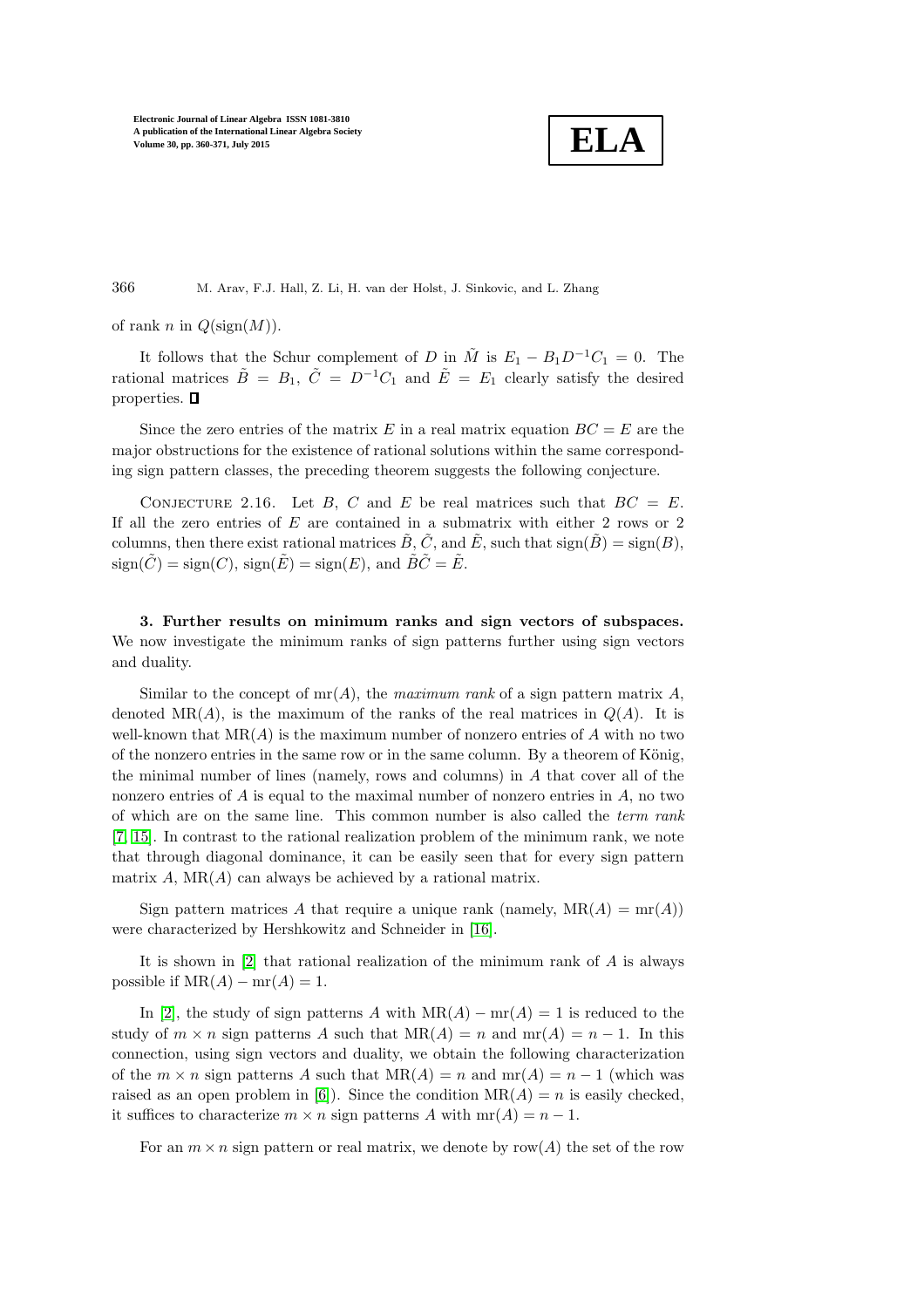**EL** 

Minimum Ranks of Sign Patterns via Sign Vectors and Duality 367

<span id="page-8-0"></span>vectors of A.

THEOREM 3.1. Let A be an  $m \times n$  sign pattern. Then  $mr(A) = n - 1$  if and only *if the following two conditions hold:*

- *(a)* There is a nonzero sign vector  $x \in \{+, -, 0\}^n$  such that row $(A) \subseteq x^{\perp}$ .
- *(b)* For every two-dimensional subspace L of  $\mathbb{R}^n$ , row $(A) \nsubseteq \text{sign}(L)^{\perp}$ .

*Proof.* Assume that  $mr(A) = n - 1$ . Then there is a real matrix  $A_1 \in Q(A)$  such that rank $(A_1) = n - 1$ . Let  $v_0$  be a nonzero vector in the null space Null $(A_1)$  and let  $x = sign(v_0)$ . Then it is clear that row $(A) \subseteq x^{\perp}$ , namely, (a) holds. Further, consider any two-dimensional subspace L of  $\mathbb{R}^n$ . Suppose that row $(A) \subseteq \text{sign}(L)^{\perp}$ . Then by Theorem [2.2,](#page-4-1) row $(A) \subseteq \text{sign}(L^{\perp})$ . Since  $L^{\perp}$  is a subspace of dimension  $n-2$  and every row vector of A is contained in  $sign(L^{\perp})$ , it is clear that the span of the real vectors in  $L^{\perp}$  whose sign vectors agree with the rows of A is a subspace of dimension at most  $n-2$ , that is to say, there is a real matrix  $A_2 \in Q(A)$  of rank at most  $n-2$ , which contradicts the assumption that  $mr(A) = n - 1$ .

Conversely, assume that (a) and (b) hold. Let  $x_1$  be the  $(1, -1, 0)$  vector in  $Q(x)$ . From (a), it is easily seen that there is a real matrix  $A_1 \in Q(A)$  such that  $A_1x_1 = 0$ . It follows that  $rank(A_1) \leq n-1$  and hence  $mr(A) \leq n-1$ . Suppose that mr(A)  $\leq n-2$ . Then there is a matrix  $A_2 \in Q(A)$  with rank $(A_2) \leq n-2$ . It follows that  $\text{Null}(A_2)$  has dimension at least 2. Hence,  $\text{Null}(A_2)$  contains a subspace  $L \in \mathbb{R}^n$  of dimension 2. Since  $L \subseteq Null(A_2)$ , we have that  $row(A_2) \subseteq L^{\perp}$ , and hence row $(A) = \text{sign}(\text{row}(A_2)) \subseteq \text{sign}(L^{\perp})$ . By Theorem [2.2,](#page-4-1)  $\text{sign}(L^{\perp}) = \text{sign}(L)^{\perp}$ , and so row $(A) \subseteq \text{sign}(L)^{\perp}$ , contradicting (b). Thus, mr $(A) = n - 1$ .

We note that for an  $m \times n$  sign pattern matrix A, the condition that each row vector of A is in  $\{u, v\}^{\perp}$  for some two nonzero sign vectors  $u, v \in \{+,-,0\}^n$  with  $u \neq \pm v$  does not imply that  $mr(A) \leq n-2$ , as the following example shows.

EXAMPLE 3.2. Let 
$$
A = \begin{bmatrix} + & + & + \\ 0 & + & + \end{bmatrix}
$$
,  $u = \begin{bmatrix} + \\ + \\ - \end{bmatrix}$ , and  $v = \begin{bmatrix} 0 \\ + \\ - \end{bmatrix}$ . It is obvious that

each row vector of A is in  $\{u, v\}^{\perp}$  for the two nonzero sign vectors  $u, v \in \{+,-,0\}^3$ with  $u \neq \pm v$ . But clearly,  $mr(A) = 2$ , so  $mr(A) \nleq n - 2 = 1$ .

Using a similar argument as in the proof of Theorem [3.1,](#page-8-0) we can show the following more general result that characterizes sign patterns with minimum rank  $r$ , for each possible  $r > 1$ .

THEOREM 3.3. Let A be an  $m \times n$  sign pattern and let row(A) denote the set of *the row vectors of* A, and let r be a any integer such that  $1 \leq r \leq \min\{m, n\}$ . Then  $mr(A) = r$  *if and only if the following two conditions hold:*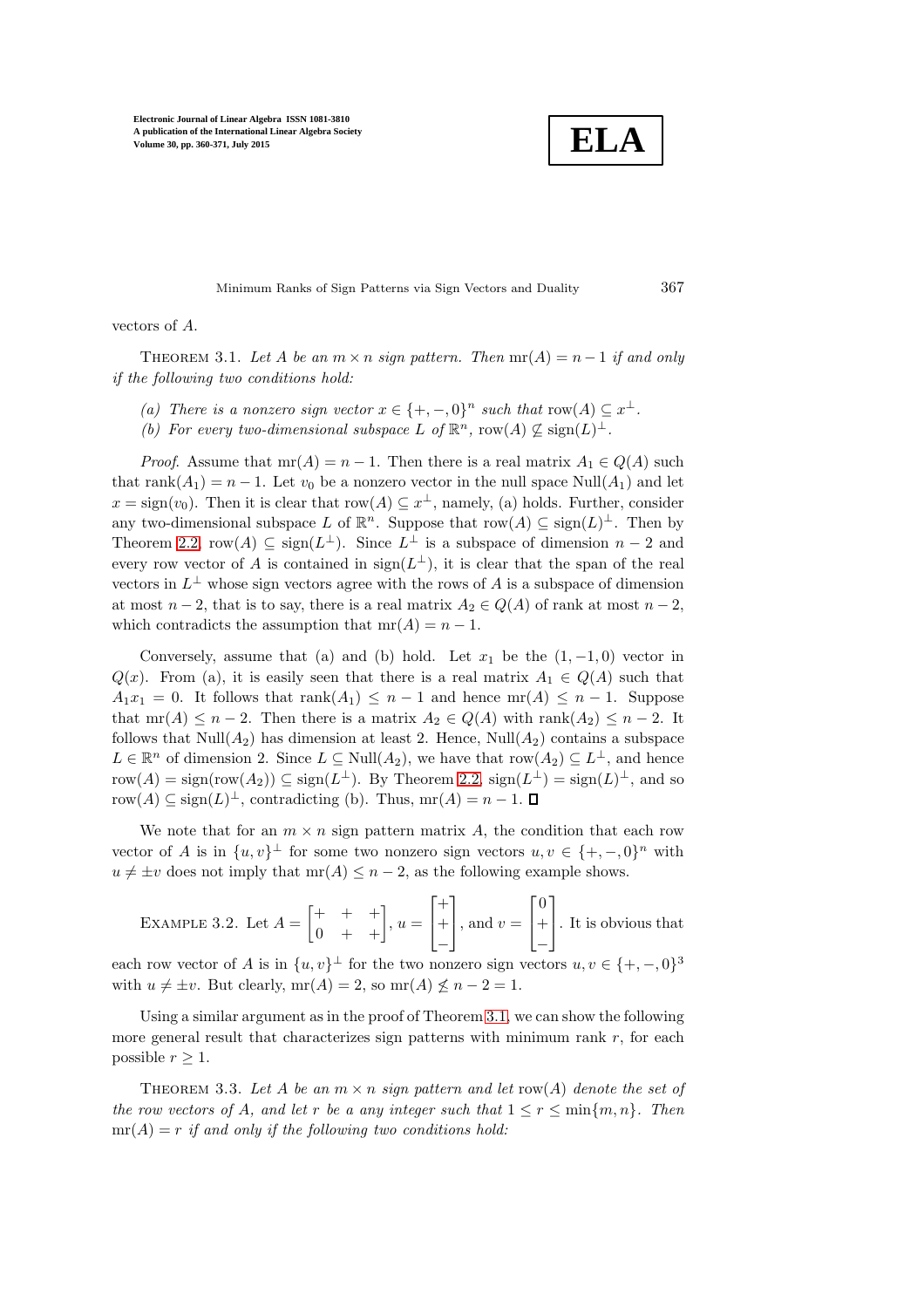**ELA**

368 M. Arav, F.J. Hall, Z. Li, H. van der Holst, J. Sinkovic, and L. Zhang

- *(a)* There is a subspace  $L \subseteq \mathbb{R}^n$  with  $\dim(L) = r$  such that  $row(A) \subseteq sign(L)$ .
- *(b)* For every subspace V of  $\mathbb{R}^n$  with  $\dim(V) = r 1$ , row $(A) \not\subseteq \text{sign}(V)$ .

In particular, the above theorem gives a characterization of L-matrices (namely,  $m \times n$  sign patterns A with mr(A) = n). Note that every subset of  $\{+,-,0\}^n$  is of course contained in  $sign(\mathbb{R}^n)$  and Theorem [2.2](#page-4-1) gives us that for every subspace V of  $\mathbb{R}^n$  of dimension  $n-1$ ,  $\text{sign}(V) = \text{sign}(x)$ <sup> $\perp$ </sup> for each nonzero vector x in  $V^{\perp}$ .

COROLLARY 3.4. Let A be an  $m \times n$  *sign pattern and let* row(A) *denote the set of the rows of A. Then,*  $mr(A) = n$  *if and only if for every nonzero sign vector*  $x \in \{+, -, 0\}^n$ , row $(A) \nsubseteq x^{\perp}$ .

The last characterization of L-matrices can be seen to be equivalent to the characterization of such matrices found in [\[8\]](#page-11-0) (where a sign pattern is defined to be an L-matrix if the minimum rank is equal to its number of rows).

Let  $S_{k,n}$  (respectively,  $s_{k,n}$ ) denote the maximum cardinality (respectively, minimum cardinality) of  $sign(L)$  as L runs over all k-dimensional subspaces of  $\mathbb{R}^n$ . In other words,

$$
S_{k,n} = \max_{\substack{L \subseteq \mathbb{R}^n \\ \dim(L) = k}} |\operatorname{sign}(L)|, \quad s_{k,n} = \min_{\substack{L \subseteq \mathbb{R}^n \\ \dim(L) = k}} |\operatorname{sign}(L)|.
$$

For every subspace  $L$ , as the nonzero vectors in  $sign(L)$  occur in disjoint pairs of vectors that are negatives of each other, it is clear that  $|\text{sign}(L)|$  is odd. Thus,  $S_{k,n}$  and  $s_{k,n}$  are always odd. For each  $k$   $(0 \leq k \leq n-1)$ , since every k-dimensional subspace of  $\mathbb{R}^n$  is contained in a subspace of dimension  $k+1$ , it is clear that  $S_{k,n} \leq S_{k+1,n}$  and  $s_{k,n} \leq s_{k+1,n}$ .

Obviously,  $S_{0,n} = s_{0,n} = 1$ ,  $S_{1,n} = s_{1,n} = 3$ , and  $S_{n,n} = s_{n,n} = 3^n$ . By considering the reduced row echelon form of a matrix A whose rows form a basis for a k-dimensional subspace L of  $\mathbb{R}^n$  and observing that the components of the vectors in  $L$  in the pivot columns of  $A$  are independent and arbitrary, it can be seen that  $s_{k,n} \geq 3^k$ , for each k,  $1 \leq k \leq n$ . For the k-dimensional subspace L spanned by the standard vectors  $e_1, e_2, \ldots, e_k$ , it can be seen that equality in the last inequality can be achieved. Thus,  $s_{k,n} = 3^k$ , for each k,  $1 \leq k \leq n$ . We record this result below.

THEOREM 3.5. Let  $n \geq 2$ . Then  $s_{k,n} = 3^k$ , for each  $k, 1 \leq k \leq n$ .

Let L be a k-dimensional linear subspace of  $\mathbb{R}^n$ . Let B be a matrix whose columns form a basis of L. For each  $1 \leq j \leq n$ , let  $H_j$  be the orthogonal complement of the jth row of B in  $\mathbb{R}^k$ . The central hyperplane arrangement  $\{H_1, \ldots, H_n\}$  in  $\mathbb{R}^k$  partitions  $\mathbb{R}^k$  into disjoint, relatively open cells of dimensions 0 through k, with each cell corresponding to precisely one sign vector in  $sign(L)$ , see [\[21,](#page-12-9) [24,](#page-12-10) [26,](#page-12-11) [27\]](#page-12-3). It can be seen that  $S_{k,n}$  is equal to the total number of cells of a generic central hyperplane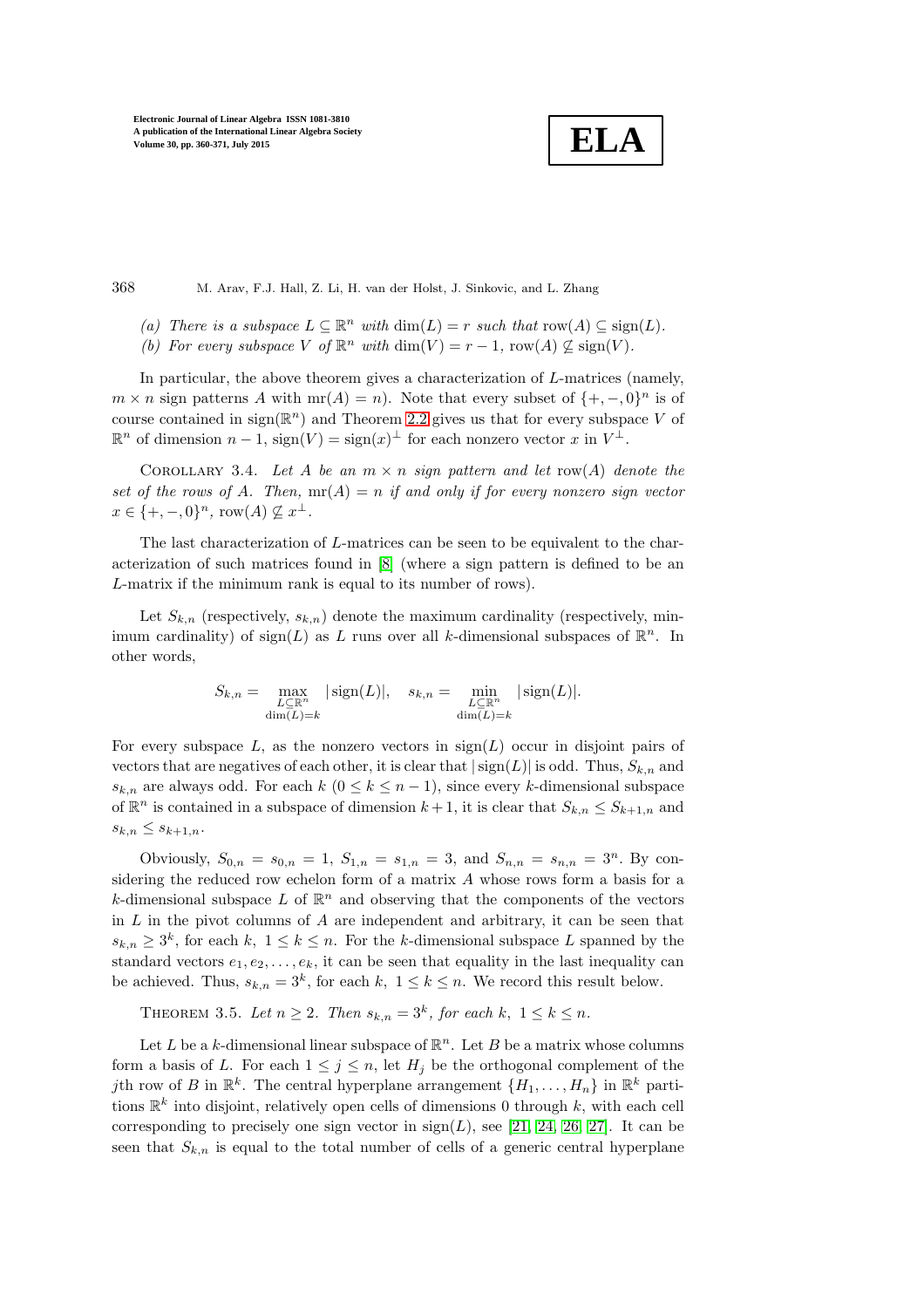**ELA**

Minimum Ranks of Sign Patterns via Sign Vectors and Duality 369

arrangement  $\{H_1, \ldots, H_n\}$  in  $\mathbb{R}^k$ . For  $n \geq k$ , adding a hyperplane  $H_{n+1}$  to a generic central hyperplane arrangement  $\{H_1, \ldots, H_n\}$  in generic position increases the total number of cells by  $2(S_{k-1,n}-1)$ . This can been seen as follows. For  $m > 1$ , each relatively open cell of dimension m of the central hyperplane arrangement  $\{H_1, \ldots, H_n\}$ that is intersected by  $H_{n+1}$  yields three relatively open cells in the hyperplane arrangement  $\{H_1, \ldots, H_{n+1}\}$ , one of dimension  $m-1$ , which is a relatively open cell of  ${H_1 \cap H_{n+1}, \ldots, H_n \cap H_{n+1}}$ , and two of dimension m. For  $m \leq 1$ , each relatively open cell of dimension m of the central hyperplane arrangement  $\{H_1, \ldots, H_n\}$  is not cut by  $H_{n+1}$  and is a relatively open cell in the hyperplane arrangement  $\{H_1, \ldots, H_{n+1}\}.$ (Here, we used that  $n \geq k$ , so that there exists a cell of dimension 0 of the arrangement  $\{H_1, \ldots, H_n\}$ .) Since the number of relatively open cells of the arrangement  ${H_1 \cap H_{n+1}, \ldots, H_n \cap H_{n+1}}$  in  $H_{n+1}$  is  $S_{k-1,n}$ , the increase of the total number of cells is  $2(S_{k-1,n}-1)$ . Therefore the following recursion formula holds for each  $n \geq 2$ and each  $1 \leq k < n$ :

$$
S_{k,n} = S_{k,n-1} + 2(S_{k-1,n-1} - 1).
$$

<span id="page-10-0"></span>As pointed out by Richard Stanley, the total number of cells of a generic central hyperplane arrangement  $\{H_1, \ldots, H_n\}$  of  $\mathbb{R}^k$  can be computed using the intersection lattice approach described in [\[24,](#page-12-10) [26\]](#page-12-11). The resulting formula is given below.

THEOREM 3.6. For each  $n \geq 2$  and each  $1 \leq k \leq n$ ,

$$
S_{k,n} = 1 + \sum_{i=0}^{k-1} 2^i \binom{n}{i} + \sum_{i=1}^k \binom{n}{k-i} \binom{n-k+i-1}{i-1}.
$$

Example 3.7.

1.  $S_{1,n} = 3$ . 2.  $S_{2,n} = 4n + 1$ . 3.  $S_{3,n} = 4n^2 - 4n + 3$ . 4.  $S_{4,n} = \frac{8}{3}n^3 - 8n^2 + \frac{28}{3}n + 1.$ 5.  $S_{5,n} = \frac{4}{3}n^4 - 8n^3 + \frac{56}{3}n^2 - 12n + 3.$ 6.  $S_{6,n} = \frac{8}{15}n^5 - \frac{16}{3}n^4 + \frac{64}{3}n^3 - \frac{104}{3}n^2 + \frac{332}{15}n + 1.$ 

Consequently, we have the following results on sign pattern matrices.

THEOREM 3.8. Let A be an  $m \times n$  *sign pattern matrix.* 

*1.* If  $mr(A) = 1$ , then  $|row(A)| \leq 3$ . 2. If  $mr(A) = 2$ , then  $|row(A)| \leq 4n + 1$ . *3.* If  $mr(A) = 3$ , then  $|row(A)| \leq 4n^2 - 4n + 3$ . 4. If  $mr(A) = 4$ , then  $|row(A)| \leq \frac{8}{3}n^3 - 8n^2 + \frac{28}{3}n + 1$ .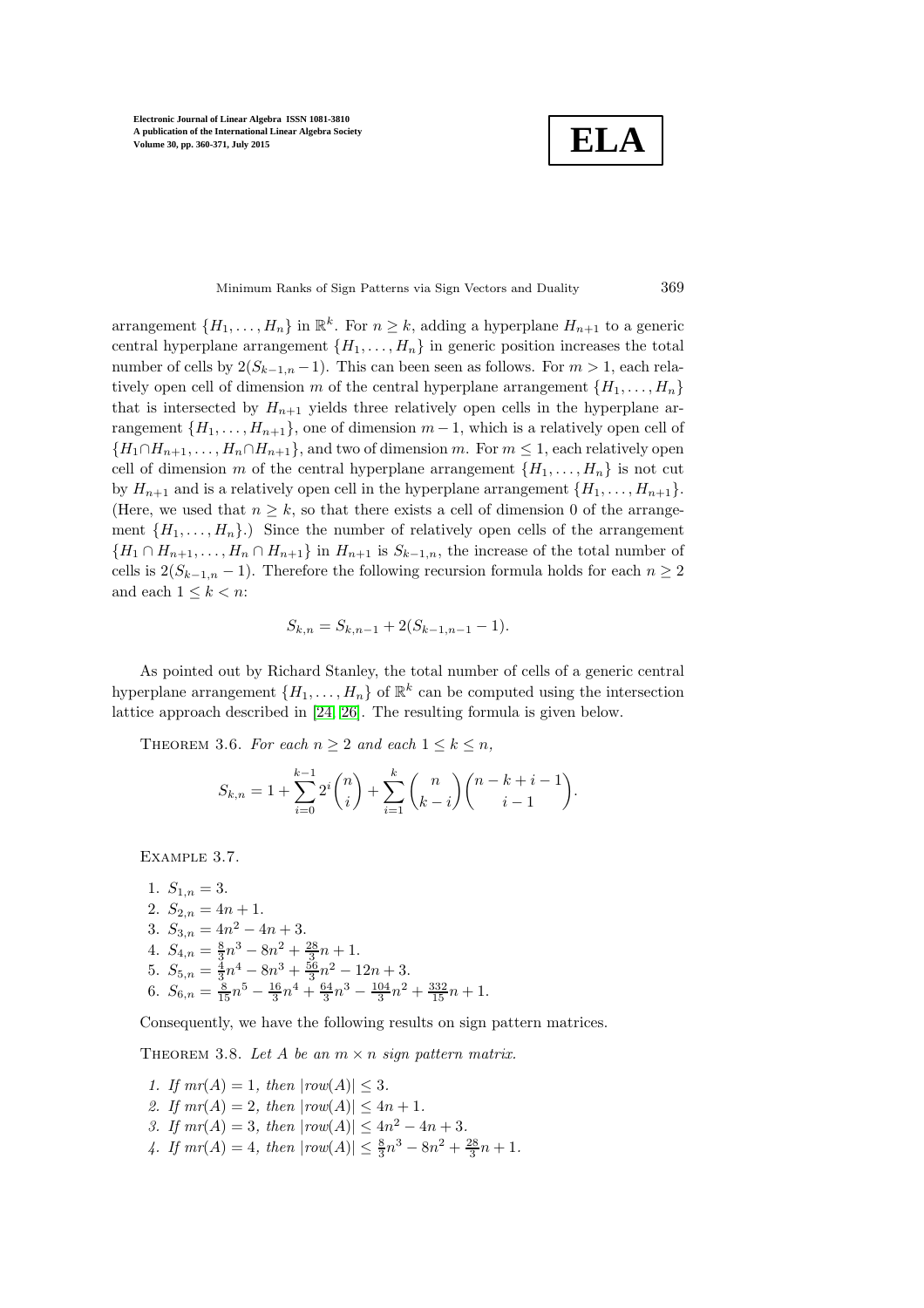**ELA**

370 M. Arav, F.J. Hall, Z. Li, H. van der Holst, J. Sinkovic, and L. Zhang

5. If  $mr(A) = 5$ , then  $|row(A)| \leq \frac{4}{3}n^4 - 8n^3 + \frac{56}{3}n^2 - 12n + 3$ . 6. If  $mr(A) = 6$ , then  $|row(A)| \leq \frac{8}{15}n^5 - \frac{16}{3}n^4 + \frac{64}{3}n^3 - \frac{104}{3}n^2 + \frac{332}{15}n + 1$ .

Final remarks. The main results of this paper were contained in a preliminary version of the paper, and were presented at the 2013 ILAS conferences by one of the coauthors. In 2014, we noticed the related paper by Shitov [\[23\]](#page-12-12) that has some overlap. Unfortunately, the proof of a key lemma (Lemma 3.5) in Shitov's paper has a logical gap.

Acknowledgment. We thank the referee for a thorough reading and for the many valuable suggestions and comments. We thank Richard Stanley for providing us with the explicit formula for  $S_{k,n}$  in Theorem [3.6.](#page-10-0)

#### REFERENCES

- <span id="page-11-1"></span>[1] M. Arav, F.J. Hall, S. Koyuncu, Z. Li, and B. Rao. Rational realizations of the minimum rank of a sign pattern matrix. Linear Algebra Appl., 409:111–125, 2005.
- <span id="page-11-10"></span>[2] M. Arav, F.J. Hall, Z. Li, A. Merid, and Y. Gao. Sign patterns that require almost unique rank. Linear Algebra Appl., 430:7–16, 2009.
- <span id="page-11-8"></span>[3] M. Arav, F. Hall, Z. Li, and B. Rao. Rational solutions of certain matrix equations. Linear Algebra Appl., 430:660–663, 2009.
- [4] F. Barioli, S.M. Fallat, H.T. Hall, D. Hershkowitz, L. Hogben, H. van der Holst, and B. Shader. On the minimum rank of not necessarily symmetric matrices: a preliminary study. Electron. J. Linear Algebra, 18:126–145, 2009.
- <span id="page-11-6"></span>[5] A. Berman, S. Friedland, L. Hogben, U.G. Rothblum, and B. Shader. Minimum rank of matrices described by a graph or pattern over the rational, real and complex numbers. The Electron. J. Combin., 15: Research Paper 25, 2008.
- <span id="page-11-7"></span>[6] R. Brualdi, S. Fallat, L. Hogben, B. Shader, and P. van den Driessche. Final report: Workshop on Theory and Applications of Matrices Described by Patterns. Banff International Research Station, Jan. 31 – Feb. 5, 2010.
- <span id="page-11-9"></span>[7] R. Brualdi and H.J. Ryser. Combinatorial matrix theory. Encyclopedia of Mathematics and its Applications, Cambridge University Press, Cambridge, 1991.
- <span id="page-11-0"></span>[8] R.A. Brualdi and B.L. Shader. Matrices of Sign-Solvable Linear Systems. Cambridge University Press, Cambridge, 1995.
- [9] G. Chen, F.J. Hall, Z. Li, and B. Wei. On ranks of matrices associated with trees. Graphs Combin., 19:323–334, 2003.
- <span id="page-11-4"></span>[10] P. Delsarte and Y. Kamp. Low rank matrices with a given sign pattern. SIAM J. Discrete Math., 2:51–63, 1989.
- [11] J. Forster. A linear lower bound on the unbounded error probabilistic communication complexity. J. Comput. Syst. Sci., 65(4):612–625, 2002.
- <span id="page-11-2"></span>[12] R.L. Graham, M. Grötschel, and L. Lovász (Editors). Handbook of Combinatorics. MIT Press, 1996.
- <span id="page-11-5"></span>[13] B. Grünbaum. Configurations of Points and Lines. Graduate Studies in Mathematics, Vol. 103, Amer. Math. Soc., Providence, RI, 2009.
- <span id="page-11-3"></span>[14] F.J. Hall, Z. Li, and B. Rao. From Boolean to sign pattern matrices. *Linear Algebra Appl.*, 393:232–251, 2004.